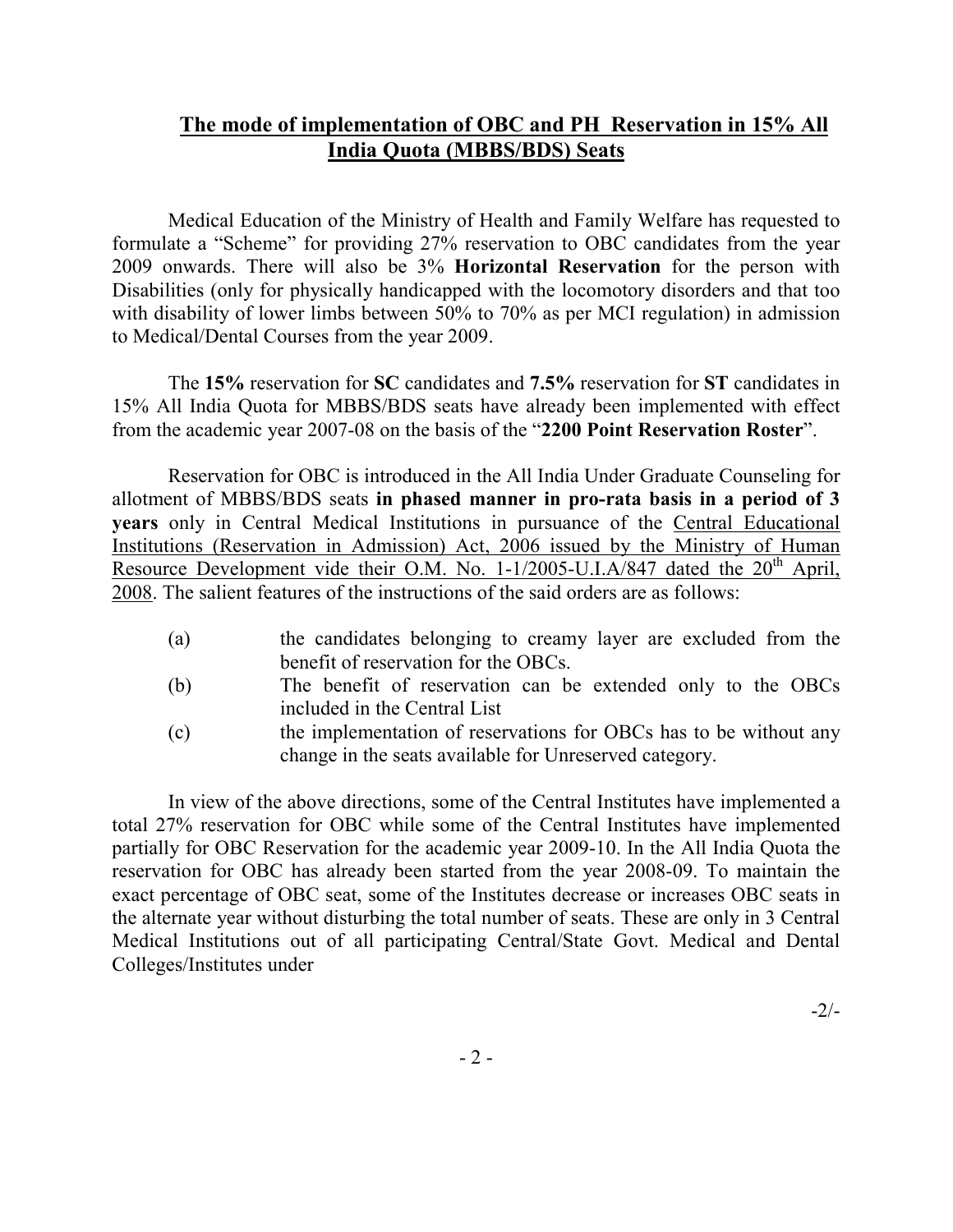15% All India Quota where MBBS/BDS course are available. This number may be increased as some more of the Medical Institutes are being declared Central Institutes by the Ministry of Human Resources Development, Govt. of India.

OBC candidates have Rank in the Unreserved category and as well as in OBC category. Therefore, they have the right to claim over UR or OBC seats at any of the said ranks as per their choice. However, if OBC seats remain unfilled after exhausting the UR merit list, these seats will be filled by by the concerned State Quota candidates as per their existing rules and regulations.

As per the present practice, the counseling/allotment of UR, SC and ST seats under All India Quota is being done as per the 2200 Point Reservation Roster. MBBS/BDS seats in whichever Medical/Dental college are available at their rank at that time, will be allotted to the candidate of any category as per Reservation Roster and as per their choice. Therefore, entire seats are open to all the categories i.e. for UR, SC & ST. This procedure will not be followed for OBC candidates as the OBC reservation is not the exactly 27% of the total number of the seats and as the OBC reservation is only in some participating Central Institutes under All India Quota and these seats are reserved for OBC candidates only. Therefore, the Directorate General of Health Services has formulated the following procedure for implementation of OBC reservation in Central Medical Institutions under 15% All India Quota :-

The allotment will be done as per the "2200 Point Reservation Roster" which is already followed in the 15% All India Quota since the year 2007-08. The candidates will be called as per the Reservation Roster and the seat (which is not reserved for OBC in the OBC list) will be allotted to the candidates whatever the seats in whichever Medical/Dental Colleges are available at their rank at that time. As and when a candidate comes at his/her Unreserved Rank and having the OBC Rank also, he/she can choose/opt either the seat which is not reserved for OBC or the seats exclusively reserved for OBC. If he/she opts the seat of unreserved category he/she will not be counted in the reserve category. This type of candidate will be counted in the category in which he/she gets the seat allotted. If an OBC candidate qualified under OBC Quota only will have claim over the seat which is reserved for OBC only. In the event of exhausting of OBC seats under All India Quota no OBC candidates can claim OBC seats. The seat if not filled for want candidate, they can be treated as with UR as in the case of SC/ST.

-3/-

So far as the 3% Horizontal Reservation of the person with disabled is concerned, each  $33<sup>rd</sup>$  seats of the each category will be allotted to them. The Rank